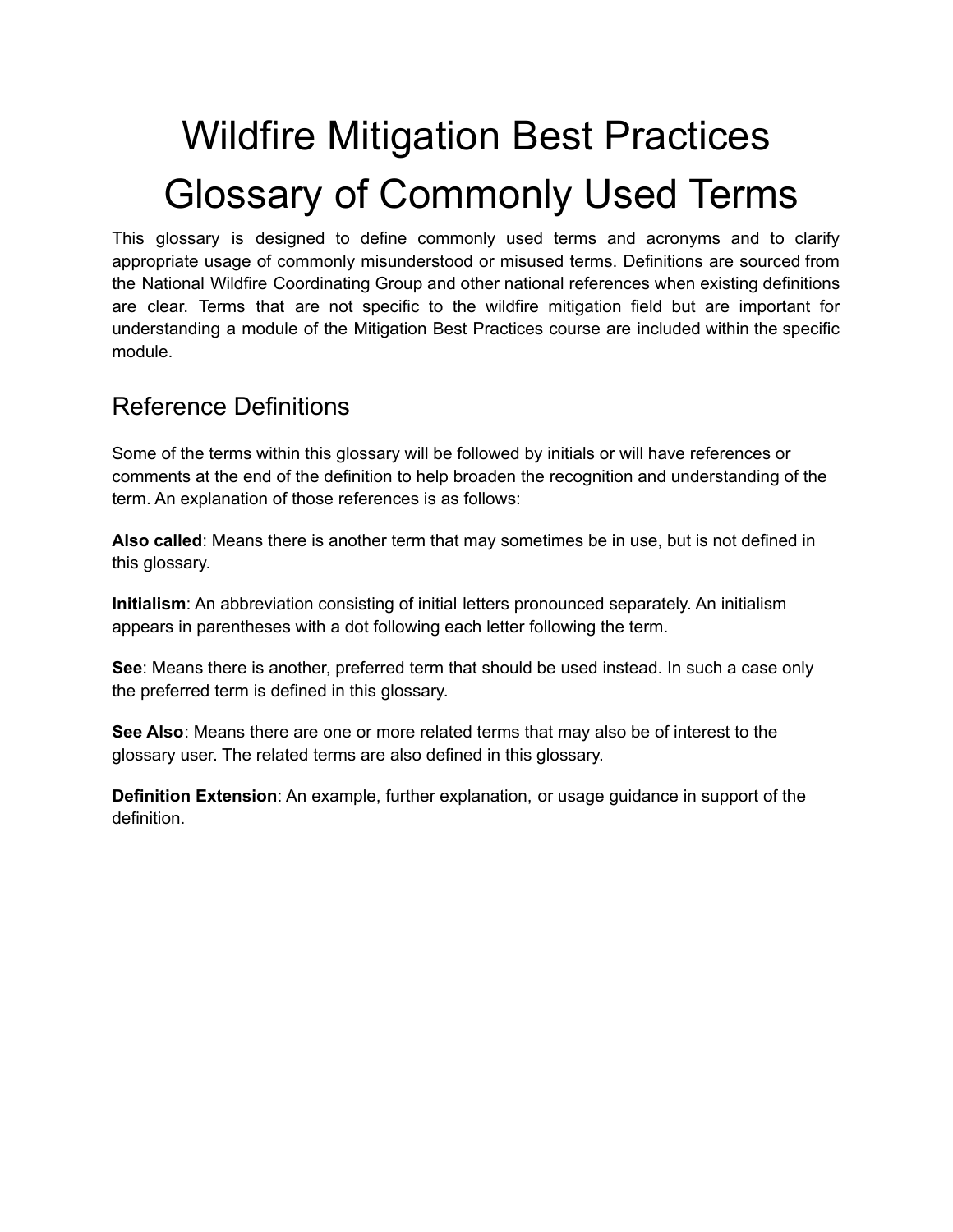## **Definitions**

**Consequence** - The outcome or effect of an event or incident, usually evaluated with respect to objectives.

**Community Wildfire Protection Plan (C.W.P.P.)** - A plan developed in the collaborative framework established by the Wildland Fire Leadership Council and agreed to by state, tribal, and local government, local fire department, other stakeholders and federal land management agencies managing land in the vicinity of the planning area. A Community Wildfire Protection Plan (CWPP) identifies and prioritizes areas for hazardous fuel reduction treatments and recommends the types and methods of treatment on Federal and non-Federal land that will protect one or more at-risk communities and essential infrastructure and recommends measures to reduce structural ignitability throughout the at-risk community. A CWPP may address issues such as wildfire response, hazard mitigation, community preparedness, or structure protection or all of the above. [\(NWCG\)](https://www.nwcg.gov/glossary/a-z)

**Defensible Space** - An area about 100 feet from a structure or home where combustibles have been removed or altered to reduce wildfire risk and increase the potential for defensive action. The distance may be increased to 150-200 feet if the structure is in steep terrain.

**Definition Extension**: Actual distances may vary from state to state and country to country based on vegetation, terrain, and systems of measurement, but the concept of a space where fuels are modified around a valued structure to drastically reduce fire behavior is recognized internationally as a mitigation strategy. Also called "D"- space.

**Hazard** - Any real or potential condition that can cause damage, loss, or harm to people, infrastructure, equipment, natural resources, or property.

**Hazard reduction -** Coordinated activities and methods directed to reduce or eliminate conditions that can cause damage, loss, or harm from real or potential hazards.

**Home Ignition Zone (H.I.Z.)** - The area where the factors that principally determine home ignition potential during extreme wildfire behavior (high fire intensities and burning embers) are present. The characteristics of a home and its immediate surroundings within 100 feet comprise the H.I.Z.. ([NWCG\)](https://www.nwcg.gov/glossary/a-z) *Also called Structure Ignition Zone or Ember Ignition Zone*.

**Fire Hazard** - A fuel complex, defined by volume, type condition, arrangement, and location, that determines the degree of ease of ignition and of resistance to control. [\(NWCG](https://www.nwcg.gov/glossary/a-z))

**Forest Action Plan** - Every state has a forest action plan. A state's Forest Action Plan includes in-depth analysis of forest conditions and trends and outlines strategies to conserve, protect, and enhance its forests and trees over the long run.

**Forest Management Plan** - Outlines the landowners' **vision for their forest**, describes the current forest condition, and outlines a plan of action to achieve their management goals.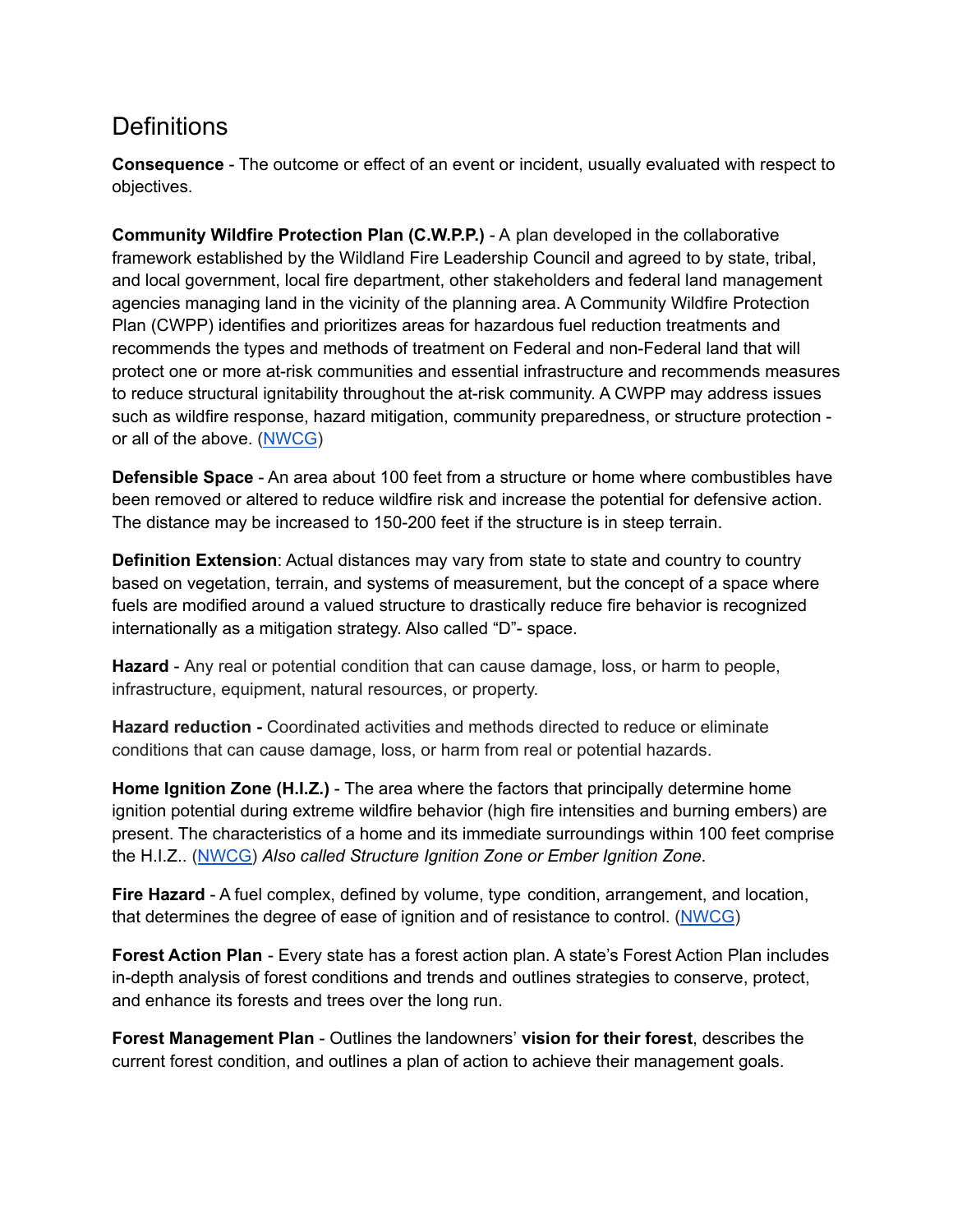**Mitigation Infrastructure** - the initial conditions and capacity to support wildland fire adaptation through access to networks, knowledge, training, equipment, and capital.

**Messaging** - a communication containing some specific information, news, advice, request, or the like. Messaging is a passive communication technique used for information sharing.

**Mitigation** - Modifying the environment or human behavior to reduce potential adverse impacts from a natural hazard.

**Mitigation Actions** - Actions that are implemented to reduce or eliminate (mitigate) risks to persons, property or natural resources. **Definition Extension**: These actions can be undertaken before and during a wildfire. Before a fire actions can include fuel treatments, creation of fuel breaks or barriers around critical or sensitive sites or resources, and vegetation modification and structural changes to increase the chance a structure will survive a wildfire with or without active protection (sometimes referred to as defensible space or the home ignition zone). Mitigation actions can also occur during response and can include mechanical and physical tasks, specific fire applications, and limited suppression actions. Such as fireline construction, and creating "black lines" through the use of controlled burnouts to limit fire spread and behavior. Mitigation actions can also be taken after a fire to reduce or eliminate fire secondary impacts such as post-fire flooding or debris flow.

**Prevention** - Activities directed at reducing the incidence of human caused fires through public education, rules and regulations and law enforcement. **Definition Extension**: Prevention is often used more broadly, especially outside of the mitigation field, to include mitigation activities, but in emergency management and textbook definitions, they are very clearly separate elements of risk reduction, with **prevention** reducing the probability of fire occurrence and **mitigation** reducing the consequences when fires occur. **See also** mitigation.

**Preparedness -** A continuous cycle of planning, organizing, training, equipping, exercising, evaluating, and taking corrective action in an effort to ensure effective coordination during incident response. (FEMA [Glossary](https://training.fema.gov/programs/emischool/el361toolkit/glossary.htm) shortened)

**Probability -** A measure of the chance of event occurrence, quantified as a numerical value between zero and one. ([NWCG](https://www.nwcg.gov/glossary/a-z))

**Response** - Activities that address the short-term, direct effects of an incident. Response includes immediate actions to save lives, protect property, and meet basic human needs. Response also includes the execution of emergency operations plans and of mitigation activities designed to limit the loss of life, personal injury, property damage, and other unfavorable outcomes during an incident. (modified from FEMA [Glossary\)](https://training.fema.gov/programs/emischool/el361toolkit/glossary.htm)

**Recovery** - Encompasses both short-term and long-term efforts for the rebuilding and revitalization of affected communities. **Definition Extension**: Short-term recovery focuses on crisis counseling and restoration of lifelines such as water and electric supply, and critical facilities. Long-term recovery includes more permanent rebuilding.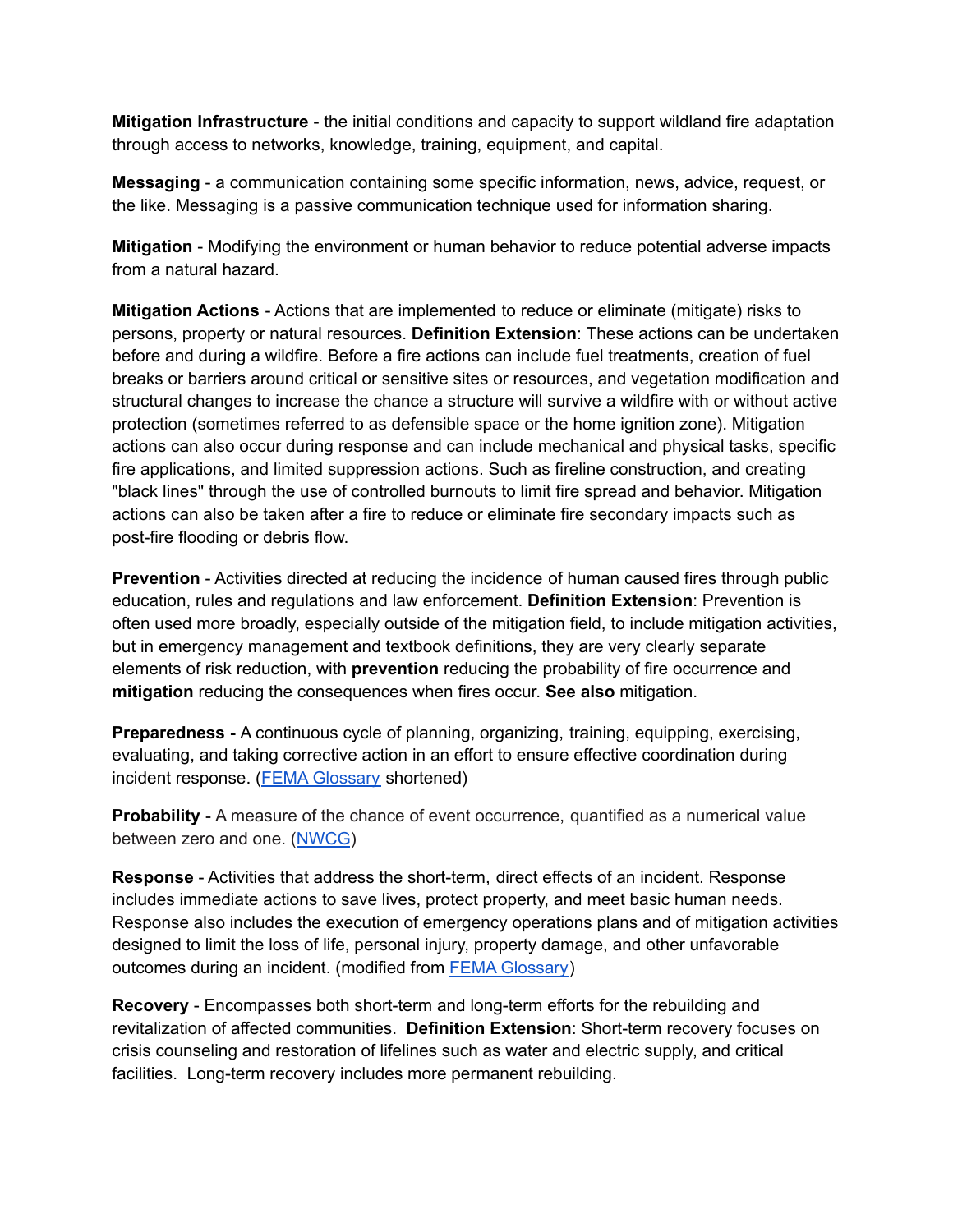**Risk -** probability that a fire will occur and conditions that would lead to worse consequences when a fire occurs. **See also** probability and consequence. **Definition Extension:** The term Risk is given different definitions depending on the field and context. Common to most definitions of risk is uncertainty and undesirable outcomes. If there is no uncertainty or there are no consequences, there is no risk.

Here is a more nuanced and detailed definition and description of the term risk. This reference was taken from **Risk Terminology Primer: Basic Principles and a Glossary for the Wildland Fire Management Community,** USDA Forest Service RMRS-GTR-349. 2016.

We use probability to capture the uncertainty surrounding the occurrence of an event. How we think about and attempt to quantify probability will depend on the spatial and temporal scope of the event in question. For instance, we may consider the probability of a given suppression action achieving its stated objectives in the next burning period, the probability of a given ignition growing to threaten a community in the next 7 to 14 days, or the probability of experiencing fire of a given intensity in a given location in the next fire season.

We use consequences to describe the potential losses or benefits associated with the event. Describing consequences requires that we first identify what it is we value that may be affected by fire. This could be the lives of fire responders and the public, or homes and other built infrastructure, or natural resources such as wildlife habitat and timber. These elements have variously been referred to simply as "values," or "values-at-risk," or in more recent landscape assessments, "highly valued resources and assets" (HVRAs).

Second, we must identify what the effects of fire might be on those things we value. Providing specificity on the potential consequences of fire is necessary to clearly and comprehensively describe risk. The relative susceptibility of HVRAs to fire, or to actions taken while managing fire, dictates consequences. Some things we value, such as wooden structures, may be highly susceptible to loss from exposure to fire. In contrast, structures built with concrete and metal may have low susceptibility to loss, and others, like fire-dependent wildlife, may actually benefit from fire. Estimating susceptibility allows us to estimate the potential severity, or magnitude, of fire effects and consequences. How we choose to mitigate risks will depend on the relationship between potential fire consequences and objectives.

Note that the idea of incorporating benefits is consistent with the definition of risk as "probability and consequence" as opposed to "probability and loss." As it applies to wildland fire, this framing allows that today's fire can provide a benefit by reducing tomorrow's risk, and further that fire can result in substantial ecological benefit (e.g., stimulating regeneration or seed release, mineralizing nutrients, reducing encroachment, creating suitable habitat conditions). Admittedly, there is no universally agreed-upon standard in the broader risk literature on the question of whether to include benefits; some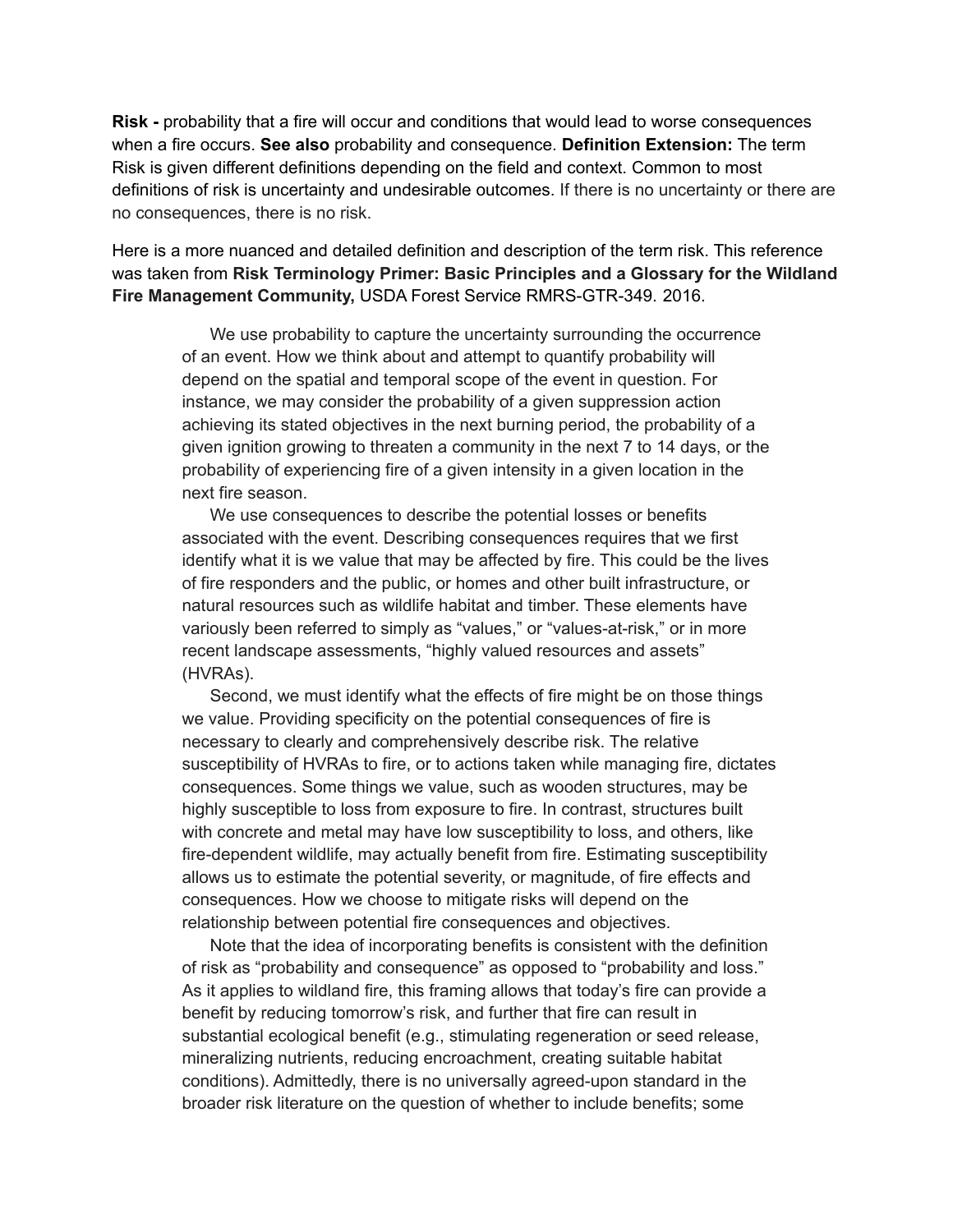instead consider risks and opportunities. ... Ultimately managers can decide for themselves how to approach this issue as long as they are clear and consistent in how they use the term "risk," and are in some form considering fire benefits where appropriate.

**Slash** - Debris resulting from such natural events as wind, fire, or snow breakage; or such human activities as road construction, logging, pruning, thinning, or brush cutting. It includes logs, chunks, bark, branches, stumps, and broken understory trees or brush. Slash is a common byproduct of vegetation management for wildfire mitigation.

**Structure Assessment or Home Assessment:** Evaluation of a dwelling and its immediate surrounding to determine its potential to escape damage by an approaching wildland fire. Includes the fuels and vegetation in the yard and adjacent to the structure, roof environment, decking and siding materials, prevailing winds, topography, fire history, etc., with the intent of mitigating fire hazards and risks. [\(NWCG](https://www.nwcg.gov/glossary/a-z))

**Structure Hardening** - Modify the building materials and design features of a structure for wildfire resistance.

**Return on Investment (R.O.I.)-** Calculation of the value of measures intended to achieve specific objectives related to the cost of developing and implementing those measures.

**Resilience -** The ability to recover from undesirable outcomes, both individually and organizationally.

**Request for Proposals (R.F.P.)** - a business document that announces a project, describes it, and solicits bids from qualified contractors to complete it (Investopedia). These are often used to solicit bids for fuel treatments, but may be used for any professional service.

**Wildfire Threat** - Likelihood that a wildfire capable of causing considerable damage will occur.

**Wildland Urban Interface (WUI** [pronounced woo-eee]**)** - The line, area, or zone where structures and other human development meet or intermingle with undeveloped wildland or vegetation fuels. (Fire [Management](https://www.nwcg.gov/sites/default/files/docs/eb-fmb-m-19-004a.pdf) Board 2019).

## Compare and Contrast

Active vs. Passive Communication -

- **Active communication** is two-way communication based on questions and answers and usually involves face to face engagement. Both parties are highly involved, and both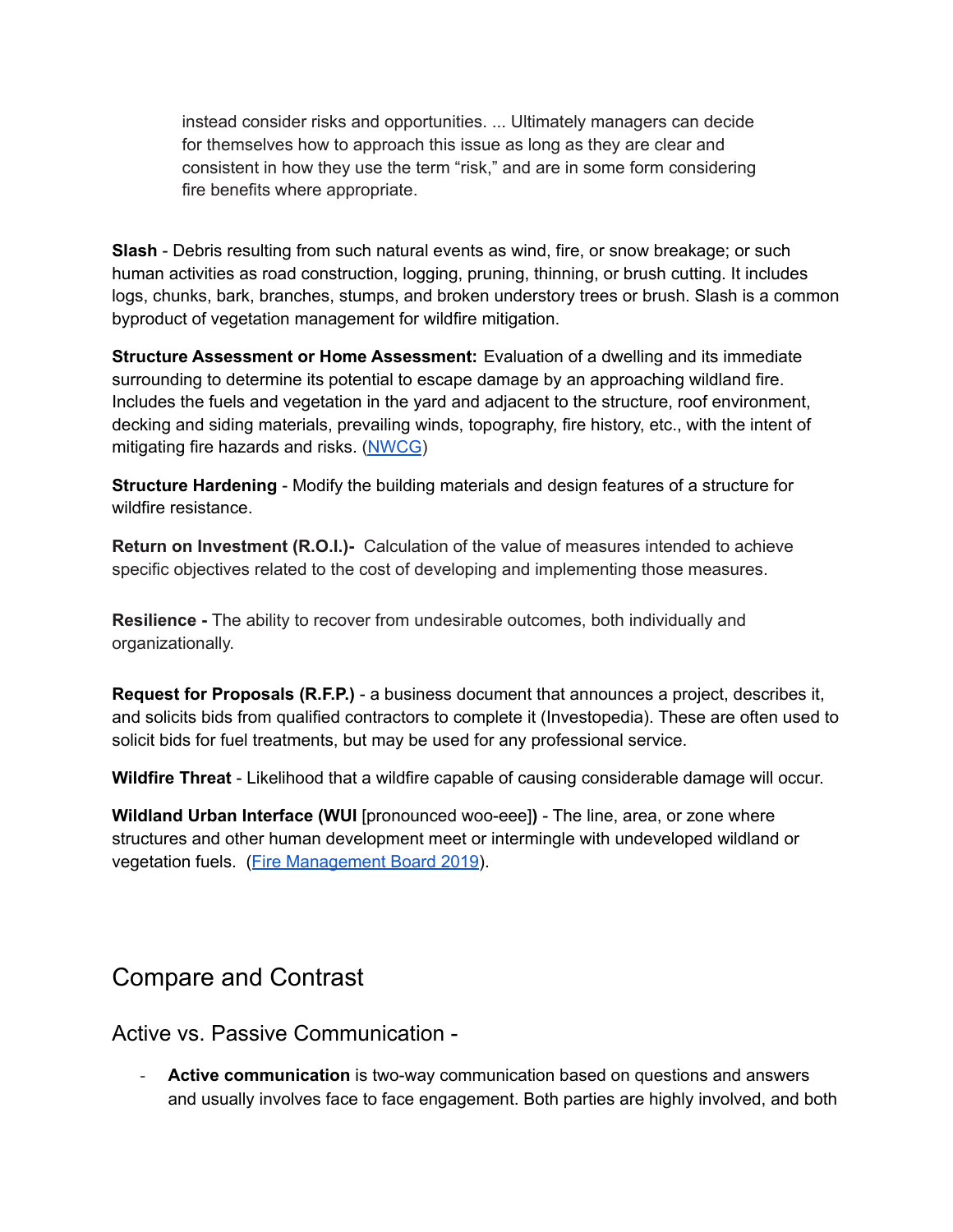come away with a better understanding of the issues discussed. Active communication leads to action.

**Passive communication** is second-hand communication – like brochures, news releases, articles, or websites. Passive communication doesn't usually produce action, but it can help point people to resources (such as meeting details, how to apply for funding, or whom to contact for help).

## Fire Footprint vs. Fire Scar

These terms are both commonly used for the geographic area that a fire burned through. **Fire footprint** is a more positive term that allows for acknowledgement of fire benefits whereas **fire scar** is a more sensational term that gives a negative impression. Use **fire footprint** whenever possible to refer to the geographic area touched by a particular fire.

### Good Fire vs. Bad Fire

These terms are commonly used to refer to the benefits and negative consequences of fires. This may be helpful terminology for messaging, but the reality is much more nuanced, with most wildland fires resulting in a mix of good and bad outcomes, depending on the perspective and values being considered. Even the same fire on the same acre may be viewed by some as good for its beneficial impact to the ecosystem or reduced future risk while others may view it as bad because of the smoke it sent into the community or the temporary lack of access to a favorite place. Consider using this statement as an oversimplification and take the time to understand why.

- **Good Fire** is often used for prescribed fires or naturally ignited fires when they provide some benefit to the landscape by acting as a naturally decomposer and rejuvenating force on the landscape, creating new habitat, removing overstocked and especially dead vegetation, and improving grasslands. This can also refer to smaller scale fires like campfires and constructive fire uses such as electrification or the combustion engine.
- **Bad Fire** is often used to describe unintentionally set fires and naturally ignited fires that damage or destroy structures and other human development, damage watersheds through uncharacteristically severe fire behavior, emit unplanned and highly dangerous levels of smoke particulate, force evacuations, or even kill people and wildlife.

### Mitigation vs. Prevention

Prevention is often used more broadly, especially outside of the mitigation field, to include mitigation activities, but in emergency management and textbook definitions, they are very clearly separate elements of risk reduction, with **prevention** reducing the probability of fire occurrence and **mitigation** reducing the consequences when fires occur. The approaches for each are fundamentally different. Prevention primarily involves asking people NOT to do something most people already do not want to do, name accidentally starting a fire or inadvertently letting one escape. Mitigation primarily involves asking people to DO something,